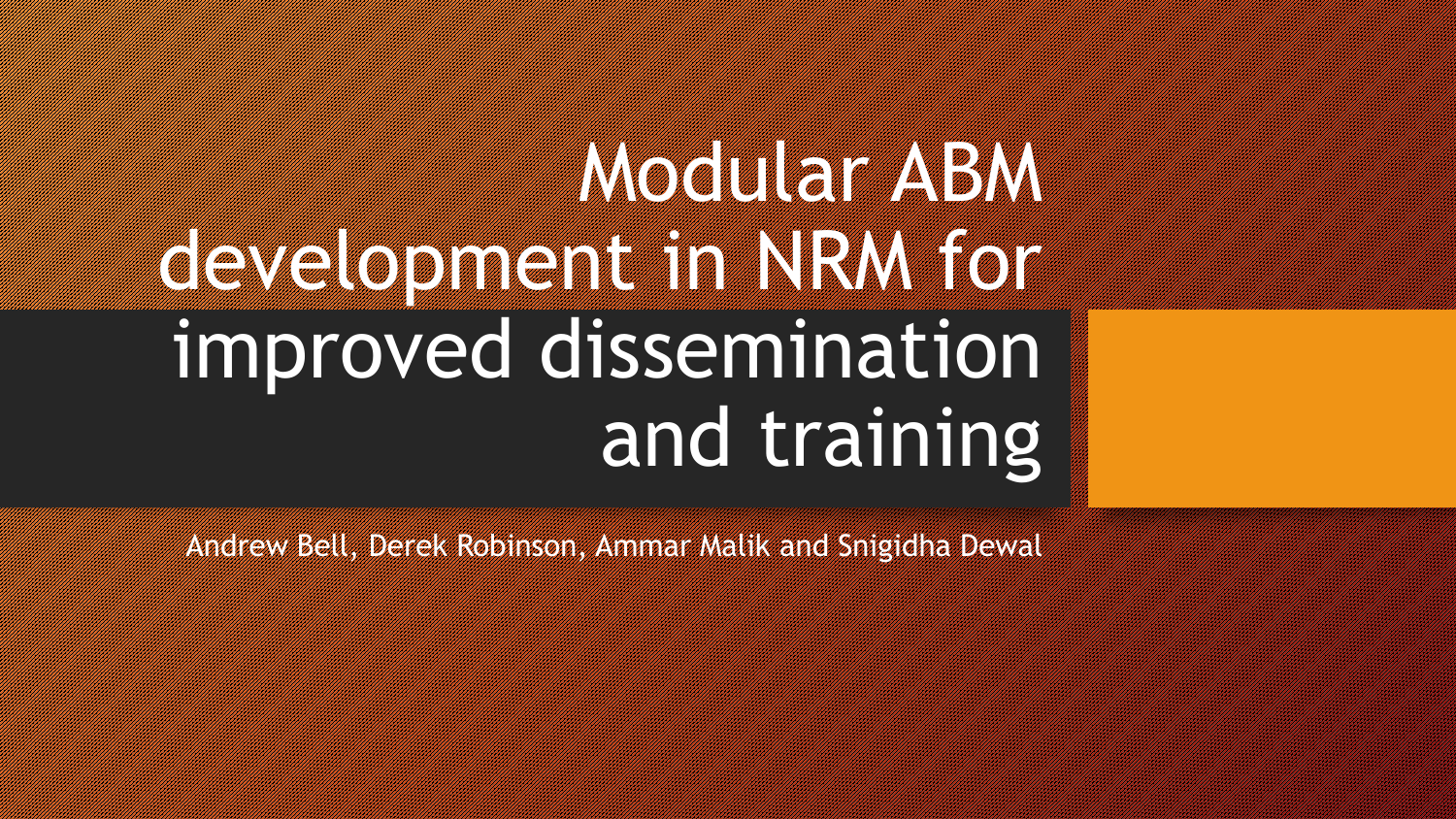# What I like about the paper

## 1. Promotes linking multiple models avais de deux d that use of the use of the use of the second states.

- This will increase modeling efficiency and address data problems common for NRM modeling
- Enhance collaboration with other scientists using different models

#### 2. Promotes peer-reviewed openABM models. This will:

•Enhance collaboration among scientists •Help students and researchers quickly use & build on existing models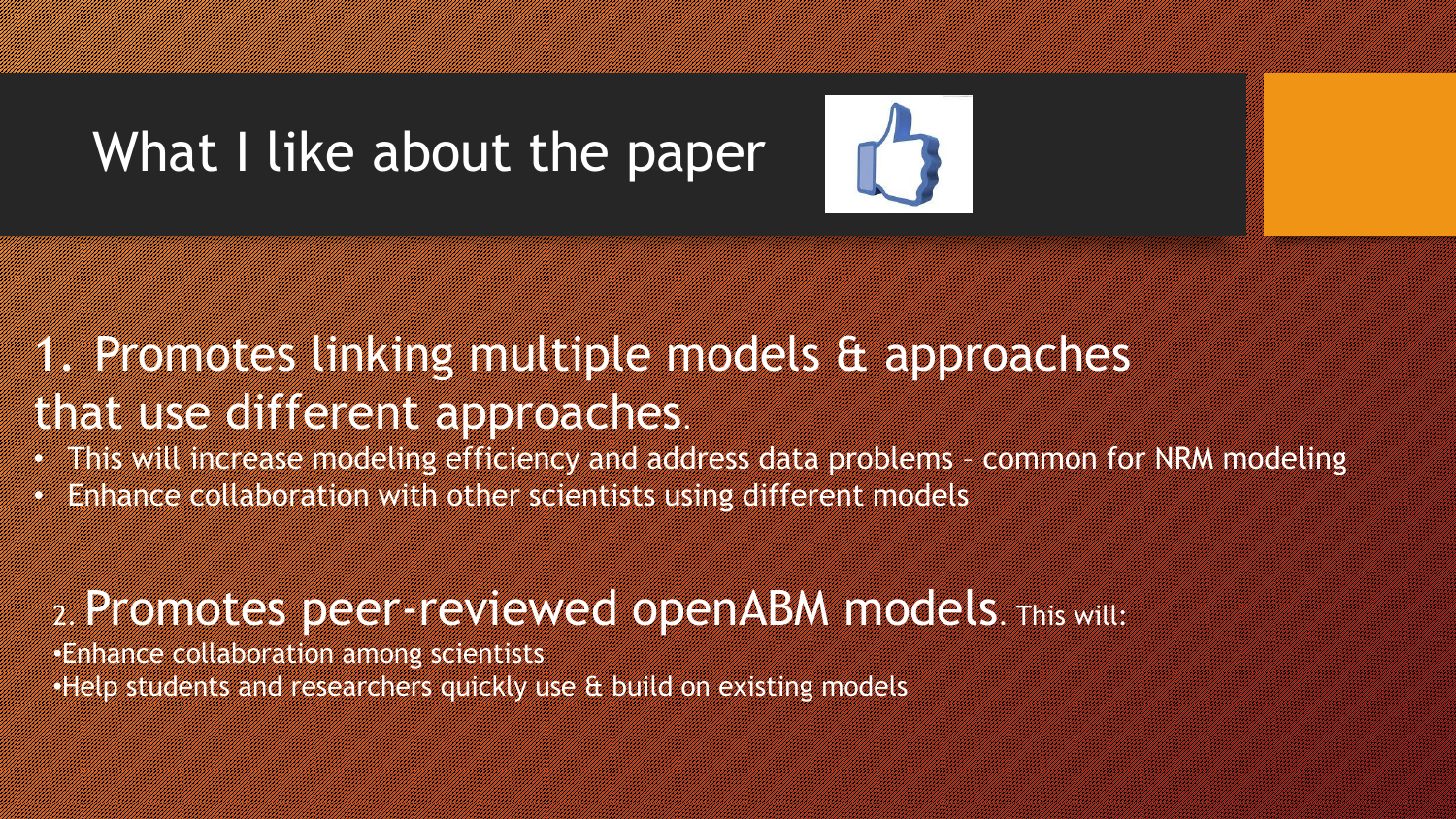# What I missed or didn't like about the paper



•Missed a lot about what the paper is contributing to literature. ABM has been used before

#### 2. How will ABM be linked to non-ABM models – including qualitative approaches is not clearly stated.

• Modeling human-environment interaction will require careful consideration on how to take into account other important models and approaches.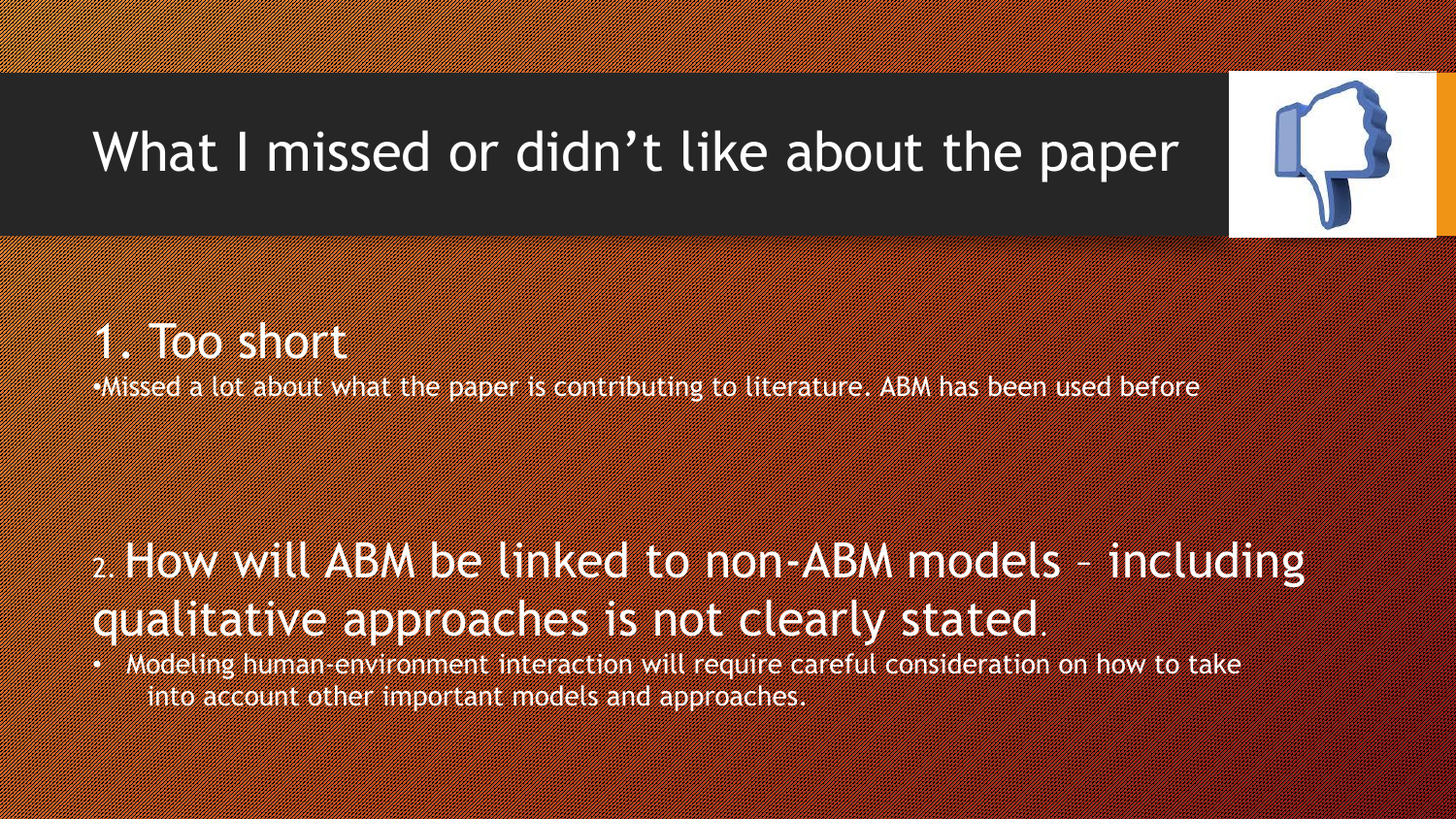# My thoughts

- Integrated modeling key to achieving sustainable intensification:
	- **Economic**: Policies & actions guided by cost & benefit analysis
		- Total economic value (TEV) approach to ensure we take into account value of ecosystem services
		- Integrated models (ABM, IMPACT, CGE, etc) such as openABM models but greater
	- **Environment**:
		- Ecological economics modeling
	- **Social welfare**
		- Value of ecosystem must be defined & embedded to improved human welfare MEA 2005
	- **Institutional**
		- Policies & actions are more effective under an institutional framework that takes into account institutional landscape of a society
- Quantitative and qualitative approaches required to achieve such Complex system
- Good news, data availability and computing power are increasing